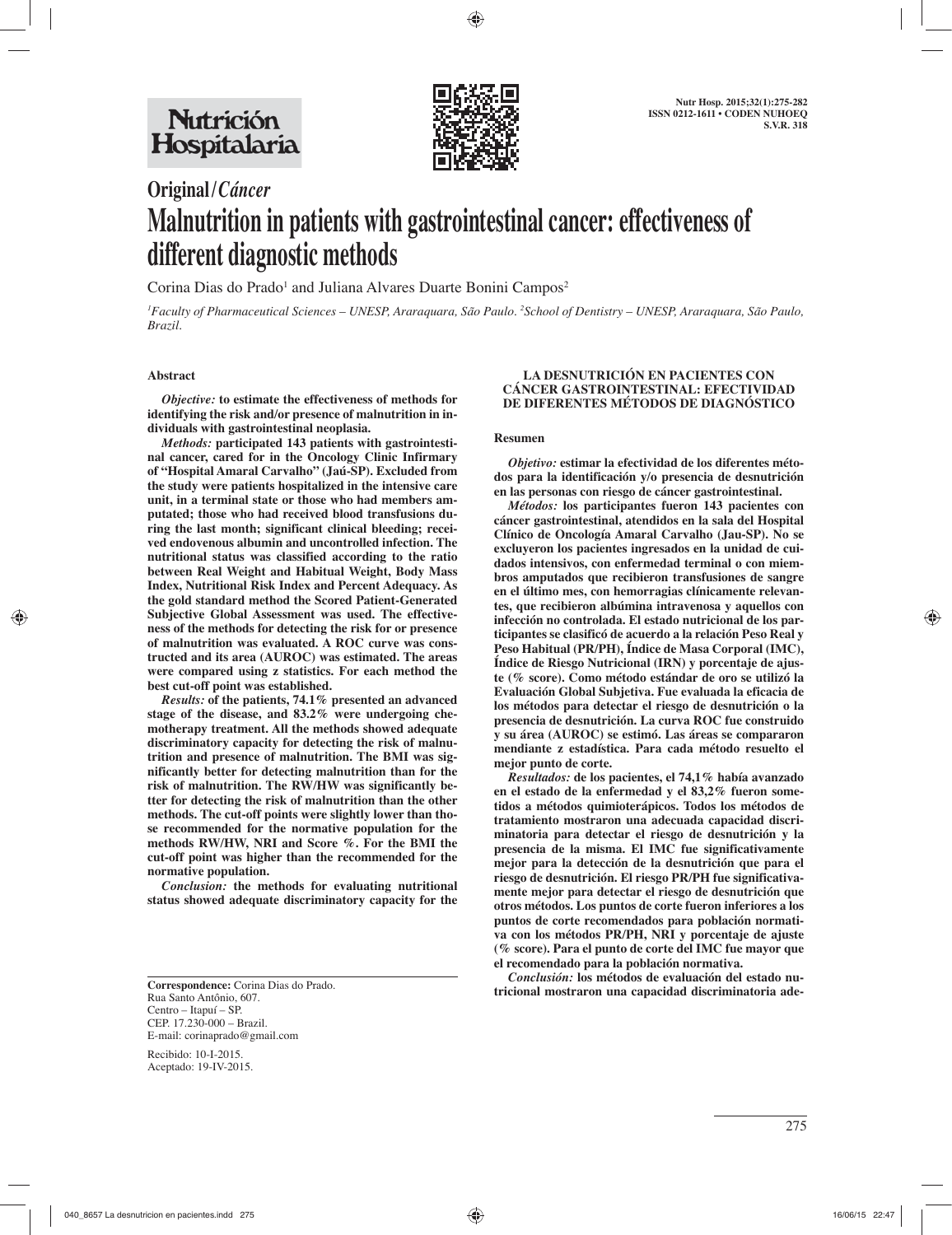**risk of malnutrition and presence of malnutrition in patients with gastrointestinal cancer.**

(*Nutr Hosp.* 2015;32:275-282)

#### **DOI:10.3305/nh.2015.32.1.8657**

Key words: *Gastrointestinal neoplasms. Malnutrition. Nutrition assessment. Anthropometry. Effectiveness.*

## **Introduction**

Patients with gastrointestinal cancer are especially vulnerable to malnutrition $1-3$  due to the peculiarities inherent to the disease. This type of cancer presents important effects on the digestive system, such as changes in intestinal transit, untreatable vomiting and early satiety, which act directly of the process of digestion and absorption of food4 .

These systemic complications increase the patient's susceptibility to the development of neoplastic cachexia, which is characterized by progressive and involuntary weight loss that compromises the musculoskeletal system, leading to rapid loss of fatty tissue, atrophy of visceral organs and anergy<sup>5</sup>. Cachexia is capable of diminishing the quality of life and reducing the survival time of these patients<sup>2</sup>.

Thus, with the aim of preventing or minimizing the effects of cachexia on the clinical status of patients with gastrointestinal cancer, the evaluation and follow-up of their nutritional status are essential. For this purpose, various methods have been used in clinical routine, such as anthropometry, biochemical data, and clinical and subjective evaluation $6,7$ .

Anthropometric measurements are widely used because they are simple to use and low cost methods<sup>6,8</sup>. Laboratory measurements, in turn, are considered of great value as a complementary method for identifying nutritional implications, and therefore, are also commonly used in clinical practice<sup>9,10</sup>.

As a specific method for the nutritional evaluation of patients with cancer, Ottery<sup>11</sup> proposed the Scored Patient-Generated Subjective Global Assessment (scored PG-SGA) method. This method consists of objective questions, with the purpose of investigating alterations in weight, ingestion of food, gastrointestinal symptoms and functional capacity. The first part of the instrument is filled out by the patient him/herself and the second by the health professional responsible for the case. Authors such as Isenring et al.<sup>12</sup>, Barbosa-Silva<sup>6</sup>, Gómez Candela et al.<sup>13</sup>, Kim et al.<sup>14</sup> and Vicente et al.15 have considered this method the gold standard and recommend it for the investigation of malnutrition in oncologic patients.

It should be pointed out, however, that for evaluating the risk of malnutrition and/or its presence, there are no consensually accepted and recommended criteria in the literature of this field. Therefore, this study was conducted, with the aim of estimating the effecti**cuada del riesgo de desnutrición y de la presencia de desnutrición en pacientes con cáncer gastrointestinal.**

(*Nutr Hosp.* 2015;32:275-282)

**DOI:10.3305/nh.2015.32.1.8657**

Palabras clave: *Neoplasias gastrointestinales. Desnutrición. Antropometría. Efectividad.*

veness of different diagnostic methods for identifying the risk for and/or presence of malnutrition in individuals with gastrointestinal neoplasia.

## **Casuistic and Methods**

## *Study and Sampling Design*

This is a cross-sectional validation study. A non probabilistic sample design was adopted.

The participants in this study were patients with gastrointestinal cancer, over the age of 18 years, at the "Hospital Amaral Carvalho", Jaú-SP, Brazil, cared for in the Infirmary of the Oncology Clinic, in the period from November 2010 to October 2011, who agreed to the Terms of the Free and Informed Consent.

Gastrointestinal cancer was considered to be solid tumors such as those of the esophagus, stomach, small intestine, rectum, colon, exocrine pancreas, anus, hepatocarcinoma and biliary tract, in accordance with the proposal of the Brazilian Manual of Medical Oncolo $gV^{16}$ .

The following exclusion criteria were adopted: Patients hospitalized in the intensive care unit, in a terminal state or with amputated limbs, those who had received a blood transfusion in the last month, who presented clinically significant bleeding  $(>1)$  tablespoonful a day), received endovenous albumin, and those who presented uncontrolled infection..

The choice of "Hospital Amaral Carvalho" for conducting this study was based on the fact that it is a recognized institution for cancer treatment in Brazil. The present study was approved by the Research Ethics Committee of the above-mentioned Hospital (CEPFHAC – 170/09).

## *Study Variables and Measurement Instruments*

The nutritional status of the patients was estimated by different methods. The ratio between Real Weight and Habitual Weight (RW/HW), Body Mass Index (BMI), Nutritional Risk Index (NRI) and the Percent Adequacy (Score %) were calculated. As the gold standard method for the classification of risk for malnutrition of the patients the Scored Patient-Generated Subjective Global Assessment (scored PG-SGA) was used. These methods are described below.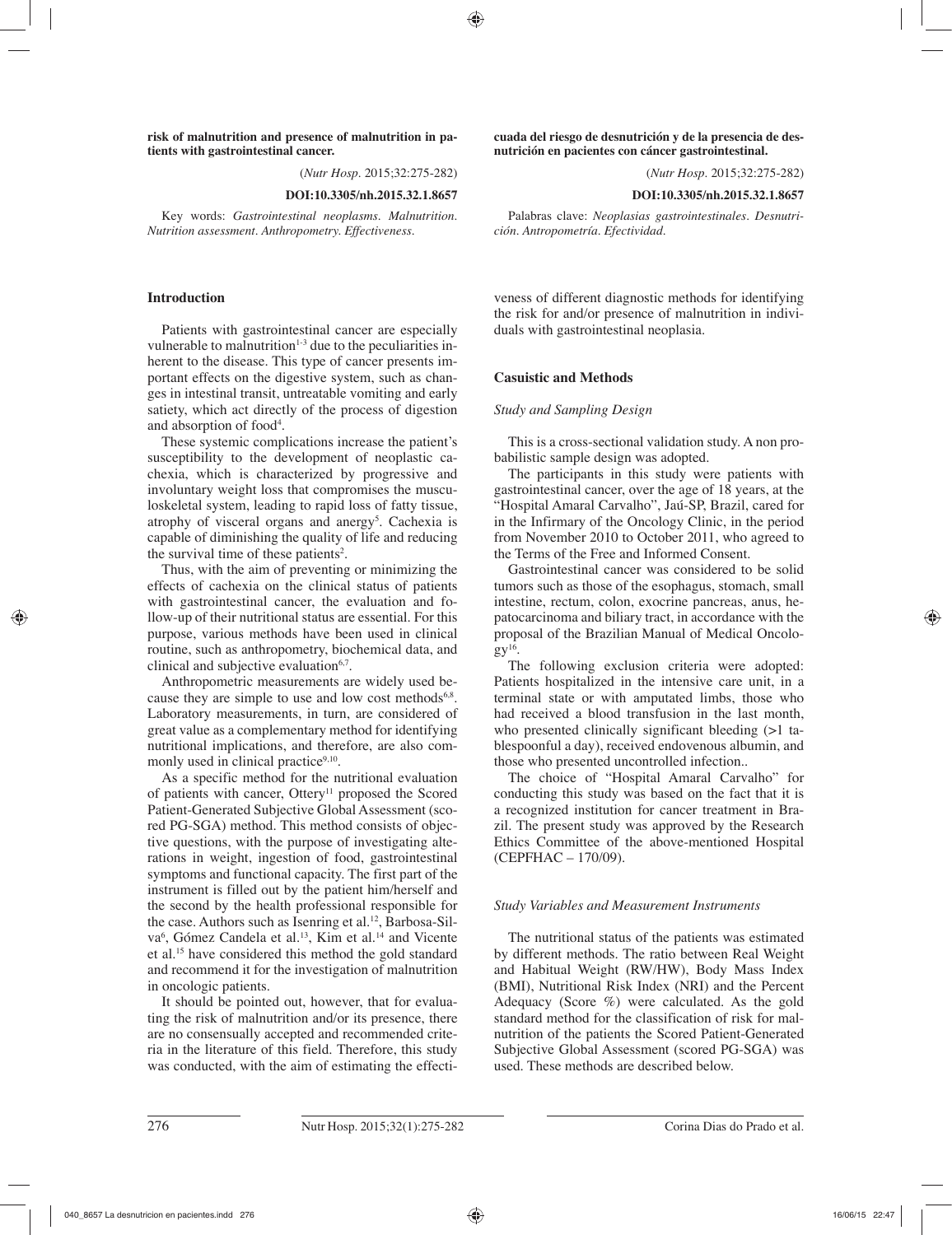## *Anthropometric Measurements*

Weight (kg) was obtained using a fixed PL180 Filizola® scale with 100g precision. Habitual Weight was considered that related by the patient by means of the question "What was your habitual weight before you took ill?".

For measurement of Real Height (m) the stadiometer fixed to the scale was used. The horizontal bar of the stadiometer was placed over the head of the patient, who was instructed to maintain his/her gaze coincident with the Frankfurt plane and feet, and buttocks and shoulders touching the ruler.

Brachial circumference (BC) (cm) was measured on the left arm, at the mid-point between the acromion process of the scapula and the olecranon of the ulna, with the use of a flexible, non-elastic metric tape. At the time of measurement, the upper limbs were positioned parallel to the patient's trunk. The measurements were taken in triplicate and their arithmetic mean constituted the final measurement $17$ .

To measure the tricipital cutaneous fold (TCF) (mm) a Harpenden® adipometer was used. The skin was raised 1 cm above the mid-point between the tip of the acromion process of the scapula and olecranon of the ulna. The measurement was taken on the midline of the posterior surface of the triceps with the arm and shoulder in a state of relaxation. The fold was parallel to the longitudinal axis of the  $arm<sup>17</sup>$ . After having obtained the BC and TCF measurements, the Arm Muscle Circumference (AMC) (mm) was estimated according to the proposal of Frisancho<sup>17</sup> (Equation 1).

## (1) Arm Muscle Circumference = Arm Circumference –π (Triceps Skin Fold)

The AMC was classified in accordance with the cut-off points proposed by Frisancho<sup>18</sup> for patients of up to 74 years of age and as from 75 years of age, the classification of Burr and Phillips was considered<sup>19</sup>.

It should be explained that all the anthropometric measurements were taken by a researcher who had been duly calibrated in a pilot study  $(\rho=0.92-0.98)^{20}$ .

# *Laboratory Measurements*

For the laboratory exams, the patient were informed that blood samples would be collected in the morning period, and that they should be at rest and fasting of 8-12 hours. The results of the hematologic exam and serum albumin components were obtained by consulting the record chart of each patient. The hematocrit and hemoglobin indicators were analyzed by microhaematocrit and cyanomethaemoglobin dosage. These values were interpreted in accordance with the proposal of Sauberlich et al.<sup>9</sup>.

Analyses for the total lymphocyte counts (TLC) or lymphocytometry were performed by the automated electronic counter method and/or morphological evaluation in stained smears, and were then calculated using the percentage of lymphocytes and total Leucocyte counts<sup>21</sup>. The results were interpreted in accordance with the proposal of Grant et  $al.^{21}$ .

Serum albumin was determined in the serum samples using Bromocresol Green (BCG) dye. The results were interpreted in accordance with the proposal of Cohn and Blackburn.<sup>22</sup>.

# *Nutritional Status Classification*

For classification of the nutritional status by the ratio between the Real Weight and Habitual Weight (RW/HW) the reference proposed by Grant et al. was used 21. The Body Mass Index (BMI) of the participants was calculated and classified according to age. For adult individuals under the age of 60 years, the cut-off points proposed by the World Health Organization were used; $23$  and for adults over the age of 60 years the proposal of Lipschitz was considered<sup>24</sup>.

The nutritional status was also calculated by means of the Nutritional Risk Index (NRI) (Equation 2) and it was classified in accordance with the proposal of *The Veterans Affairs Total Parenteral Nutrition Cooperative Study Group*25.

```
(2) NRI = [1.519 \text{.serum albumin}(g/l)] + [0.417 \cdot (RW.100)] HW
```
In order to compute the Percent Adequacy (Score %) 4 anthropometric measurements (RW/HW, BMI, NRI and ACM) and 4 biochemical (hematocrit, hemoglobin, total lymphocyte count and albumin) measurements were used. Analysis was performed considering the sum of all the parameters in percent adequacy divided by the number of parameters evaluated (Equation 3). It was considered adequate when the individual attained 50 percent<sup>26</sup>.

(3) Score% =Σ(%adequacy anthropometric and biochemical measures)}

# *Patient-Generated-Subjective Global Assessment (PG-SGA score)*

n and a structure of the structure of the structure of the structure of the structure of the structure of the structure of the structure of the structure of the structure of the structure of the structure of the structure

As gold standard for detecting the risk for malnutrition the Portuguese version of the ASG-PPP with the use of score, transculturally adapted by Gonzalez et al.27 was applied. The individuals were classified in the categories "Well Nourished – Stage A", "Moderately Undernourished or Suspected Malnutrition – Stage B" or "Severely Undernourished – Stage C" in accordance with the recommendations of Ottery28.

Evaluation of the patients using the ASG-PPP score was performed by a single examiner, previously calibrated in a pilot study  $(k=0.85, p=0.001)$ .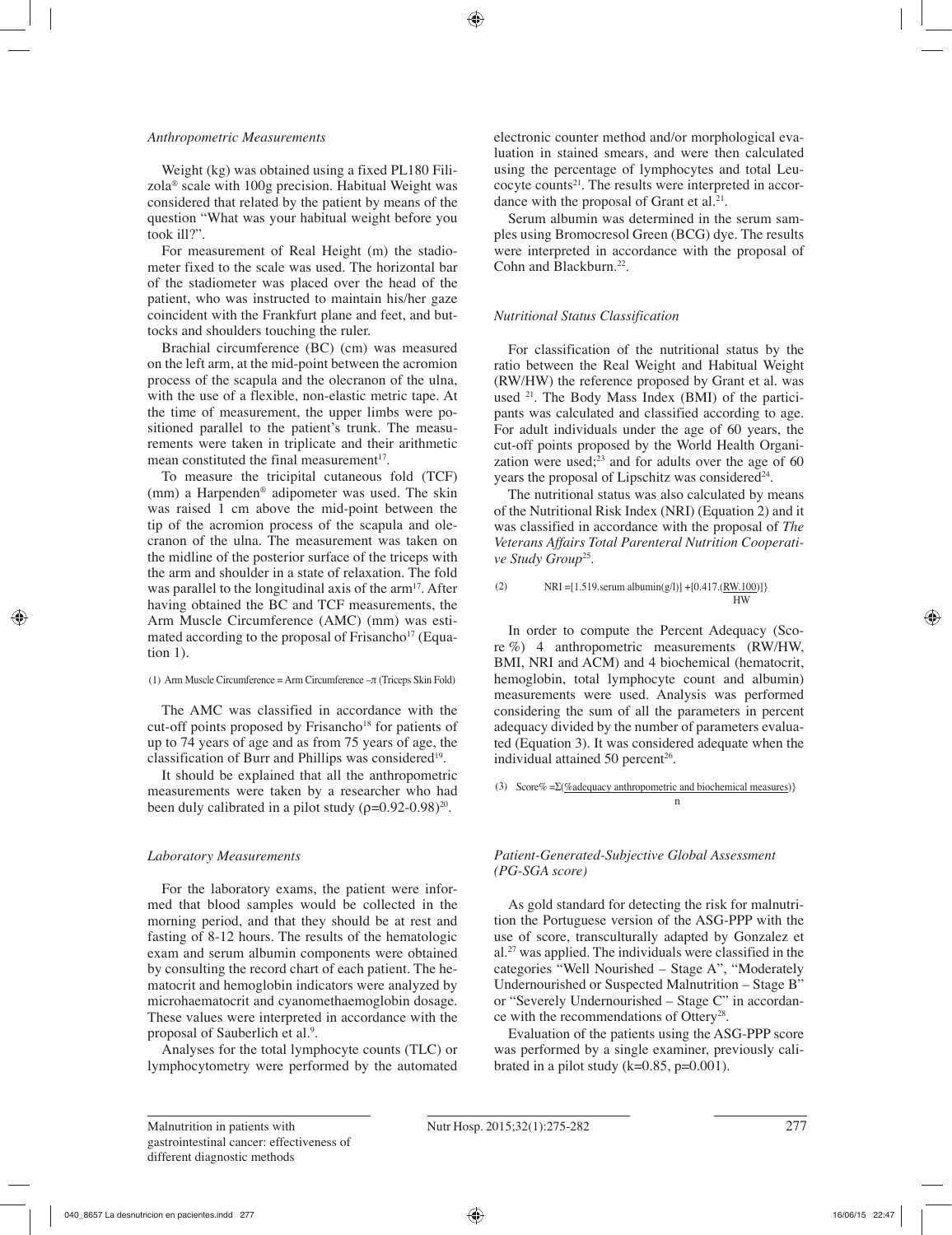## *Statistical Planning*

The anthropometric and biochemical measurements were estimated by point and by an interval of confidence of 95% (IC<sub>95%</sub>). The distribution of individuals according to sex and adequacy/inadequacy of the laboratory measurements (RV%) was evaluated and the association between these variables was studied, using the Chi-square test  $(c^2)$ .

To study the effectiveness of the different methods of evaluating nutritional status for detection of the risk for malnutrition and presence of undernourishment, the ROC curve was constructed and its area (AUROC) was estimated. The areas obtained by the different methods were compared using z statistics. For each method the best cut-off point was established; that is to say, the one that minimized the occurrence of errors (false positives and false negatives).

For the analyses, those individuals who were classified as Stage B and Stage C in the ASG-PPP score were considered at risk for undernourishment, and those who presented Stage C, were considered undernourished.

## **Results**

In the period from November 2010 to October 2011, it was possible to evaluate 143 patients with gastrointestinal cancer. The participants' mean age was 57.4 (SD=9.6) years, with a minimum of 27 and maximum of 81 years of age, with 69.9% being of the male sex. The other demographic characteristics (marital status and educational level) of the patients were presented in detail in a previous study<sup>29</sup>.

With regard to stage of the disease, 2 (1.4%) of the participants presented Stage I, 28 (19.6%) Stage II, 56 (39.1%) Stage III and 50 (35.0%) Stage IV. Seven (4.9%) patients presented no information about the staging of the disease at the time of evaluation, because the pathology had only recently been diagnosed or was excessively advanced.

Of the participants, 119 (83.2%) were submitted to chemotherapy treatment, 20 (14.0%) chemotherapy and concomitant radiotherapy and 4 (2.8%) were hospitalized because they presented some clinical intercurrence.

The anthropometric measures of the patients, according to sex, obtained during the nutritional evaluation, are presented in table I.

For both the male and female sex, there was no significant alteration in habitual and real body weight, but this was at the limit of significance.

Determination of laboratory measures (hematological and albumin) collected from patient record charts according to sex, are presented in table II.

A significantly higher proportion of patients of the male sex presented hematocrit and hemoglobin levels below the recommended values.

As regards nutritional status, according to the ASG-PPP score, 79 (55.2%) individuals were "Well Nourished", 46 (32.2%) "Moderately Undernourished or with Suspected Malnutrition" and 18 (12.6%) "Seriously Undernourished".

Figure 1 shows the distribution of patients according to the absence or presence of risk for malnutrition, and malnutrition estimated by the different methods (RW/ HW, BMI, NRI, %Score and ASG-PPP Score) and the prevalence of malnutrition by 95% interval of confidence  $(IC_{\alpha5\alpha}^{\circ}).$ 

Great disparity is noted in the identification of malnutrition when the different methods are used.

The (ROC) curves of the different methods of evaluating nutritional status for detection of the risk for

| <b>Table I</b>                                                                                     |  |
|----------------------------------------------------------------------------------------------------|--|
| Descriptive statistics of anthropometric measurements of patients according to sex. Jaú, 2010-2011 |  |
|                                                                                                    |  |

|                           | Male              |               | Female            |               |  |
|---------------------------|-------------------|---------------|-------------------|---------------|--|
| Anthropometry***          | $Mean + SD^*$     | $IC_{95\%}$ * | $Mean + SD^*$     | $IC_{95\%}$ * |  |
| Real Weight (actual) (kg) | $67.57 \pm 15.86$ | 64.46-70.68   | $60.48 \pm 14.30$ | 56.20-64.75   |  |
| Habitual Weight (kg)      | $75.65 \pm 16.50$ | 72.42-78.88   | $68.40 \pm 14.92$ | 63.94-72.86   |  |
| Height $(m)$              | $1.68 \pm 0.06$   | 1.66-1.69     | $1.54\pm0.06$     | $1.52 - 1.56$ |  |
| $AC$ (cm)                 | $27.99 \pm 4.80$  | 27.05-28.93   | $29.01 \pm 5.43$  | 28.85-30.64   |  |
| $TCF$ (mm)                | $9.14 \pm 5.73$   | 8.01-10.26    | $17.26 \pm 7.38$  | 15.06-19.47   |  |
| $AMC$ (cm)                | $25.12 \pm 3.51$  | 24.43-25.81   | $23.59 \pm 3.62$  | 22.51-24.68   |  |
| RW/HW                     | $0.90 \pm 0.12$   | $0.87 - 0.92$ | $0.89 \pm 0.11$   | 085-0.92      |  |
| BMI $(kg/m2)$             | $24.03 \pm 5.25$  | 23.00-25.06   | $25.43 \pm 5.63$  | 23.74-27.11   |  |
| <b>NRI</b>                | $96.57 \pm 10.37$ | 94.53-98.60   | $95.90 \pm 9.30$  | 93.11-98.68   |  |

\*SD: Standard Deviation,, \*\*IC95%: 95% Interval of Confidence ; \*\*\*BC: Brachial Circumference, TCF: Triciptal Cutaneous Fold, AMC: Arm Muscle Circumference, RW/HW: Ratio between Real Weigh and Habitual Weight, BMI: Body Mass Index, NRI: Nutritional Risk Index.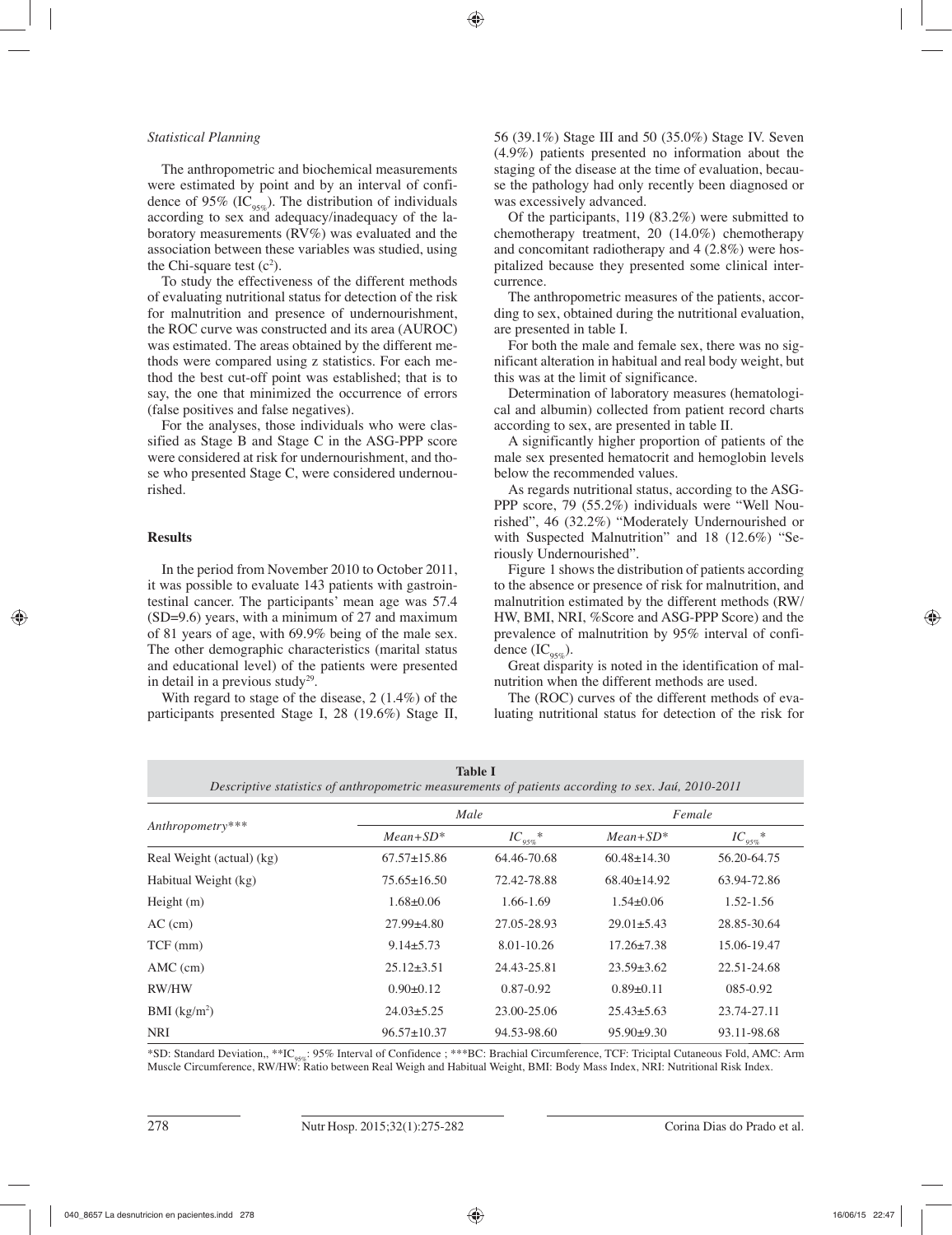| <b>Table II</b><br>Descriptive statistics of laboratory measurements of oncology patients according to sex. Jaú, 2010-2011 |                                           |                   |         |                |           |                |              |          |                      |
|----------------------------------------------------------------------------------------------------------------------------|-------------------------------------------|-------------------|---------|----------------|-----------|----------------|--------------|----------|----------------------|
| <b>Measurements</b>                                                                                                        | $Mean + SD^*$                             | $IC_{95\%}^*$     | Minimum | <i>Maximum</i> | $RV$ ***  | $\geq$ RV(n)   | $\geq RV(n)$ | $\chi^2$ | $\boldsymbol{p}$     |
| Hematocrit $(\%)$                                                                                                          |                                           |                   |         |                |           |                |              |          |                      |
| Male                                                                                                                       | $36.26 \pm 5.01$                          | 35.28-37.24       | 25      | 50             | $\geq 44$ | $\overline{4}$ | 96           |          |                      |
| Female                                                                                                                     | $35.29 \pm 3.30$                          | 34.31-36.28       | 29      | 42             | $\geq 38$ | 10             | 33           |          | $12.624 \le 0.001$ # |
| Hemoglobin (g/100ml)                                                                                                       |                                           |                   |         |                |           |                |              |          |                      |
| Male                                                                                                                       | $11.87 \pm 1.75$                          | 11.52-12.21       | 8.1     | 16.0           | $\geq$ 14 | 13             | 87           |          |                      |
| Female                                                                                                                     | $11.52 \pm 1.17$                          | 11.17-11.87       | 8.5     | 13.4           | $\geq$ 12 | 16             | 27           | 10.901   | $0.001*$             |
|                                                                                                                            | Total Lymphocyte count (mm <sup>3</sup> ) |                   |         |                |           |                |              |          |                      |
| Male                                                                                                                       | 2.238.88±873.35                           | 2.067.70-2.410.06 | 580.00  | 5.226.00       | >2.000    | 54             | 46           |          |                      |
| Female                                                                                                                     | $2.072.23 \pm 763.19$                     | 1.844.12-2.300.35 | 517.00  | 4.480.00       | >2.000    | 20             | 23           | 0.675    | 0.411                |
| Albumin $(g/100ml)$                                                                                                        |                                           |                   |         |                |           |                |              |          |                      |
| Male                                                                                                                       | $3.90 \pm 0.54$                           | 3.79-4.00         | 2.4     | 5.2            | >3.5      | 77             | 23           |          |                      |
| Female                                                                                                                     | $3.87 \pm 0.55$                           | $3.70 - 4.03$     | 2.5     | 5.5            | >3.5      | 30             | 13           | 0.835    | 0.361                |

\*SD: Standard Deviation,, \*\*IC<sub>95%</sub>: 95% Interval of Confidence ; \*\*\*RV: Reference Value. \*statistically significant difference for  $\alpha$ = 0.05.



*Fig. 1.—Distribution of patients according to absence or presence of risk of malnutrition, and malnutrition estimated by different methods. Jaú, 2010-2011.*

malnutrition and presence of undernourishment, are shown in Figures 2 and 3 respectively.

All the methods presented adequate discriminatory capacity for detecting the risk for and presence of malnutrition.

The BMI was significantly better for detecting malnutrition than the risk for malnutrition. The RW/HW was significantly better for detecting the risk for malnutrition than the other methods.

The best cut-off point for each method and its sensitivity and specificity are shown in table III.

The cut-off points are slightly lower than the cut-off points recommended for the normative population for the RW/HW methods ( $\leq$  0.95), NRI ( $\leq$  100) and Percent Adequacy (< 50). For the BMI the cut-off point is higher than that recommended for the population  $(<18.5$ Kg/m<sup>2</sup>).

## **Discussion**

This study has contributed to the literature in the field of oncology, specifically in the case of gastrointestinal cancer, presenting the discriminatory capacity and cut-off points for detecting the risk for malnutrition and presence of undernourishment, as regards the use of the different methods of identifying the nutritional status commonly applied in clinical routine.

The prevalence of malnutrition found among patients evaluated by means of different diagnostic methods was significantly higher than that estimated using the gold standard (Figure 1). The identification of a larger number of individuals with malnutrition than the expected number may not represent a problem, because from the time that a larger number of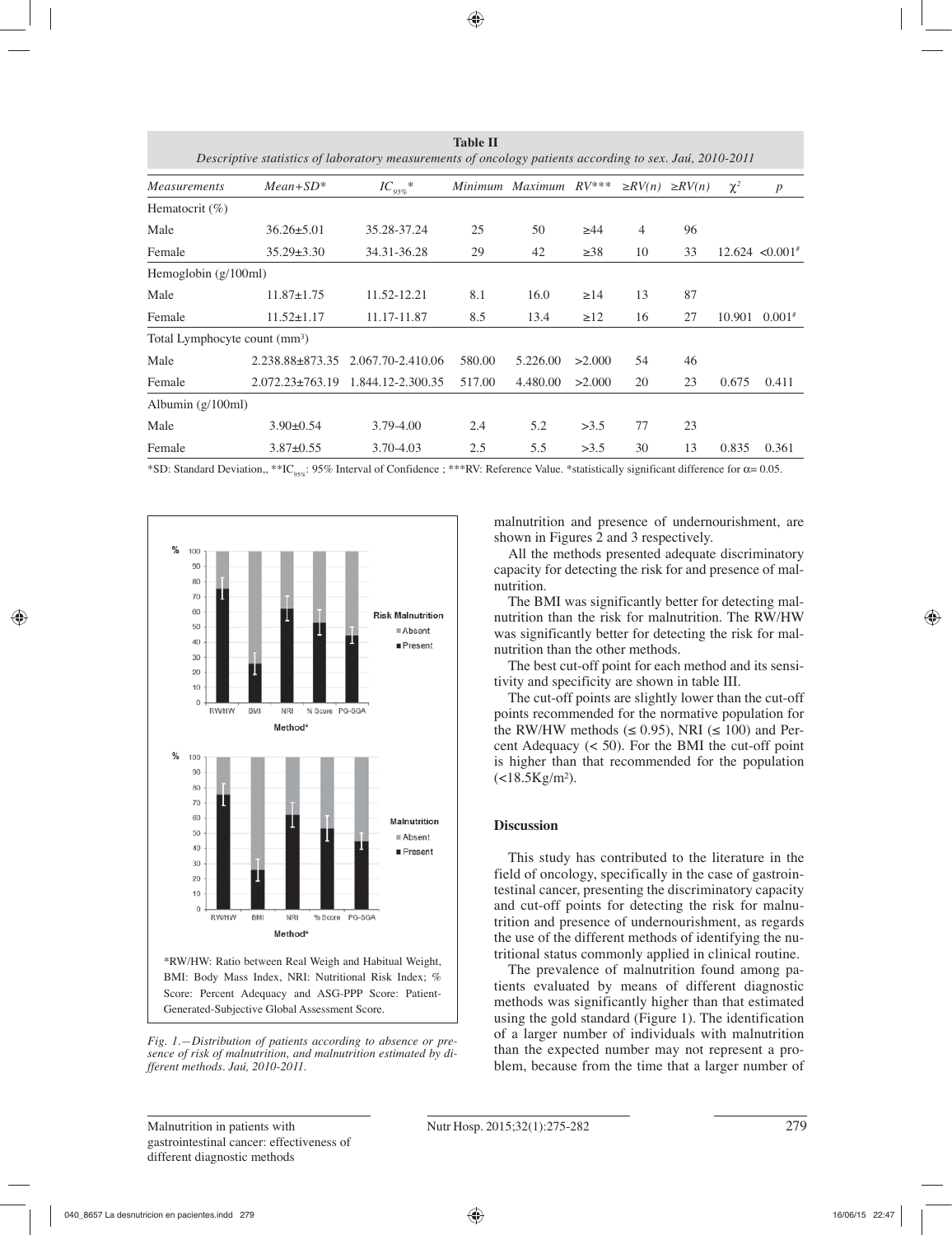

*Fig. 2.—ROC Curve for different methods of diagnosing risk for Malnutrition. Jaú, 2010-2011.*

individuals is identified, one has the opportunity to bringing them in for a more detailed clinical evaluation of their nutritional status, and thereby be able to act in a preventive manner.

All the methods evaluated presented adequate discriminatory capacity (Figures 2 and 3).

The ratio between real weight and habitual weight presented the capacity to discriminate the risk for malnutrition significantly better than the BMI and NRI methods (Figure 2). The BMI was significantly better for than the Percent Adequacy for detecting malnutrition (Figure 3).

These results may be interesting for clinical routine, because it is simpler and faster to compute both the RW/HW and BMI than to elaborate a protocol with multiple exams, as is the case with Percent Adequacy.

Nevertheless, it should be remembered that computing the RW/HW depends on information provided by the patient and/or present on the record chart, and



*Fig. 3.—ROC Curve for different methods of diagnosing presence of Malnutrition. Jaú, 2010-2011.*

the BMI requires taking the weight and height measurements, and therefore, the oncology patient must present clinical conditions that favor the collection of this information and measurements<sup>6</sup>.

The good discriminatory capacity of the BMI for detecting malnutrition presented in the present study does not corroborate the results obtained by Vicente et al.15 who verified the low sensitivity of this method in the diagnosis of malnutrition  $(S=10.0 - 15.3\%)$  in patients with gastric and colorectal cancer.

Another aspect that should be related is that the cut-off points for the RW/HW ratio, NRI and %Score used for identifying the risk for malnutrition and undernourishment in the patients evaluated were lower than those recommended for the normative population.

With regard to the laboratory measurements, the hematocrit and hemoglobin levels were below the reference values, particularly for the patients of the male sex. It could be speculated that this fact may be

*Cut-off point of methods used for identifying patients at risk of malnutrition and undernourished patients. Jaú, 2010-2011*

| $Methods***$  |               | Risk for Malnutrition |               |               | <i>Malnutrition</i> |               |  |
|---------------|---------------|-----------------------|---------------|---------------|---------------------|---------------|--|
|               | Cut-off Point | $S(\%)^*$             | $Sp(\%)^{**}$ | Cut-off Point | $S(\%)^*$           | $Sp(\%)^{**}$ |  |
| RW/HW         | 0.90          | 82.81                 | 82.28         | 0.85          | 88.89               | 73.60         |  |
| BMI $(kg/m2)$ | 21.37         | 60.94                 | 83.54         | 20.36         | 88.89               | 80.80         |  |
| <b>NRI</b>    | 97.37         | 76.56                 | 70.89         | 94.44         | 83.33               | 68.00         |  |
| $%$ Score     | 50.23         | 79.69                 | 65.82         | 47.98         | 83.33               | 66.40         |  |

\*S: Sensitivity, \*\*Sp: Specificity, \*\*\*RW/HW: Ratio between Real Weigh and Habitual Weight, BMI: Body Mass Index, NRI: Nutritional Risk Index; % Score: Percent Adequacy.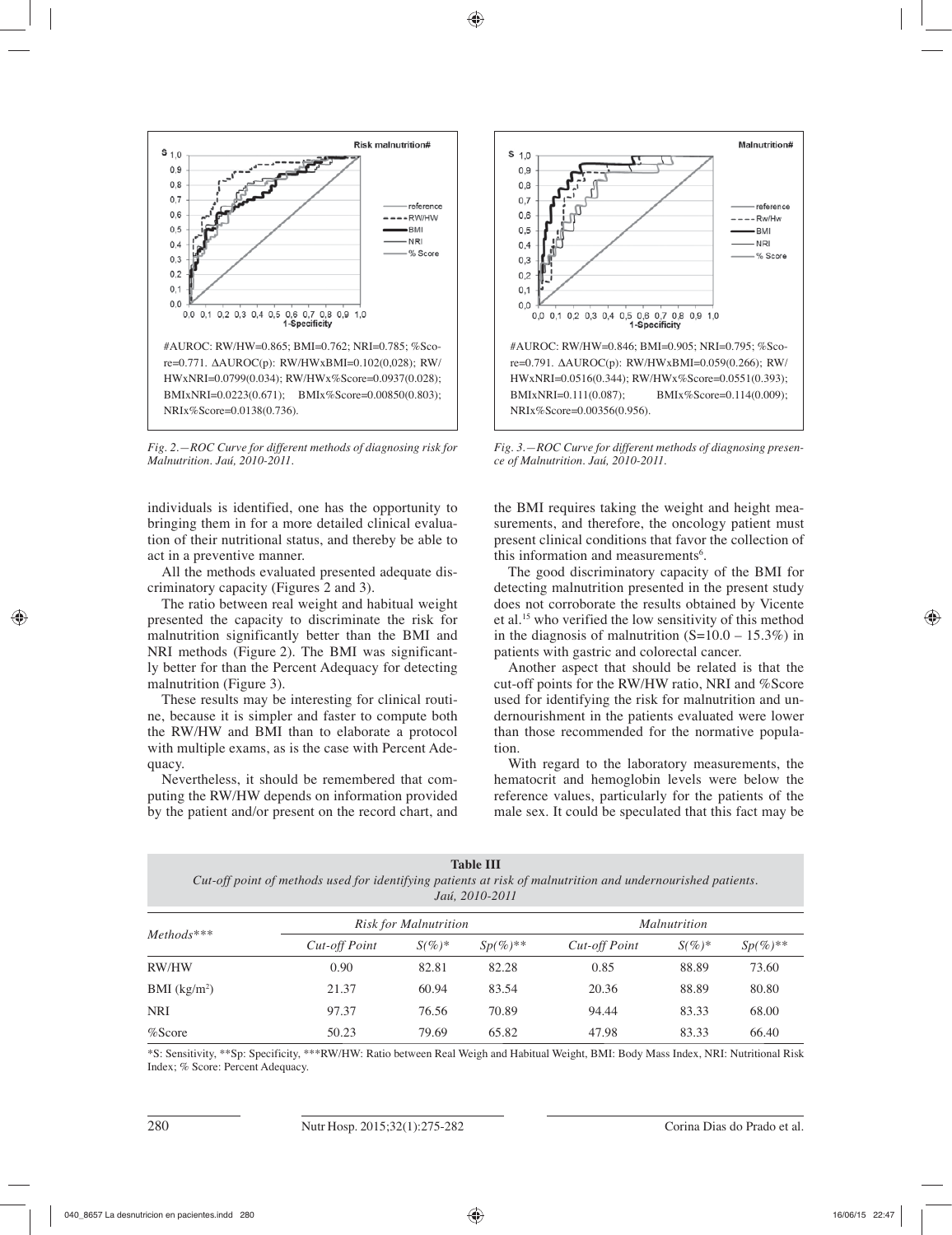associated with the greater presence of risk factors for anemia, such as alcoholism in men, in addition to the possibility of the occurrence of bleeding arising from the neoplasias.

A limitation of this study was the sample size with reference to the group of severely undernourished patients shown by ASG-PPP, which resulted in an imbalance in the distribution of the nutritional status classification by this method, which may lead to a limitation of the power of analysis. In addition, the lack of homogeneity of the type of neoplasia and different stages of the disease presented by the patients could be considered a limitation.

The results pointed out that all the methods were adequate for detecting the risk for malnutrition and presence of undernourishments in patients with gastrointestinal cancer, when compared with the ASG-PPP Score. It should be emphasized that these methods present the advantages of simplicity, objectivity and speed, favoring their use in the clinical context. Therefore, it is suggested that the RW/HW and BMI methods should be used right after the patients' are admitted to hospital in order to rapidly trace the presence of the risk for malnutrition.

The methods for evaluation of the nutritional status, ratio between Real Weight and Habitual Weight (RW/HW), Body Mass Index (BMO), Nutritional Risk Index (NRI), and Percent Adequacy (%Score) presented adequate capacity to discriminate the risk of malnutrition and presence of undernourishment in patients with gastrointestinal cancer.

## **Author contributions**

Prado, CD conducted the literature review, data collection, tabulation and contributed to the statistical analysis of data; Campos, JADB idealized the research project, performed the statistical analysis, carried out supervision of the execution of the work and the final wording of the text.

## **Acknowledgements**

The Authors thank CAPES (Personal Improvement Coordination for Higher Education) for granting the scholarship. They also thank Amaral Carvalho Hospital for the authorization to conduct this study, and the professionals and patients for their cooperation.

## **References**

- 1. Wu BW, Yin T, Cao WX, Gu ZD, Wang XJ, Yan M, Liu BY. Clinical application of subjective global assessment in Chinese patients with gastrointestinal cancer. *World J Gastroenterol* 2009 Jul 28; 15(28): 3542-3549.
- 2. von Meyenfeldt M. Cancer-associated malnutrition: an introduction. *Eur J Oncol Nurs* 2005; 9 Suppl 2: S35-38.
- 3. Ryu SW, Kim IH. Comparison of different nutritional assessments in detecting malnutrition among gastric cancer patients. *World J Gastroenterol* 2010 Jul 14; 16(26): 3310-3317.
- 4. Tisdale MJ. Cancer anorexia and cachexia. *Nutrition* 2001 May; 17(5): 438-442.
- 5. Van Cutsem E, Arends J. The causes and consequences of cancer-associated malnutrition. *Eur J Oncol Nurs* 2005; 9 Suppl 2: S51-63.
- 6. Barbosa-Silva MC. Subjective and objective nutritional assessment methods: what do they really assess? *Curr Opin Clin Nutr Metab Care* 2008 May; 11(3): 248-254.
- 7. Filipovic BF, Gajic M, Milinic N, Milovanovic B, Filipovic BR, Cvetkovic M, Sibalic N. Comparison of two nutritional assessment methods in gastroenterology patients. *World J Gastroenterol* 2010 Apr 28; 16(16): 1999-2004.
- 8. Dock-Nascimento DB, Aguilar-Nascimento JE, Costa HC-BAL, Vale HV, Gava MM. Precision of estimated body weight and height for nutritional assessment in patients with cancer. *Revista Brasileira de Nutrição Clínica* 2006; 21(2): 111-116.
- 9. Sauberlich HE, Dowdy RP, Skala JH. Laboratory tests for the assessment of nutritional status. *CRC Crit Rev Clin Lab Sci*  1973 Sep; 4(3): 215-340.
- 10. Mueller C, Compher C, Ellen DM. A.S.P.E.N. clinical guidelines: Nutrition screening, assessment, and intervention in adults. *JPEN J Parenter Enteral Nutr* 2011 Jan; 35(1): 16-24.
- 11. Ottery FD. Definition of standardized nutritional assessment and interventional pathways in oncology. *Nutrition* 1996 Jan; 12(1 Suppl): S15-19.
- 12. Isenring E, Cross G, Daniels L, Kellett E, Koczwara B. Validity of the malnutrition screening tool as an effective predictor of nutritional risk in oncology outpatients receiving chemotherapy. *Support Care Cancer* 2006 Nov; 14(11): 1152-1156.
- 13. Gomez Candela C, Olivar Roldan J, Garcia M, Marin M, Madero R, Perez-Portabella C, Planas M, Mokoroa A, Pereyra F, Martin Palmero A. [Assessment of a malnutrition screening tool in cancer patients]. *Nutr Hosp* 2010 May-Jun; 25(3): 400-405.
- 14. Kim JY, Wie GA, Cho YA, Kim SY, Kim SM, Son KH, Park SJ, Nam BH, Joung H. Development and validation of a nutrition screening tool for hospitalized cancer patients. *Clin Nutr* 2011 Dec; 30(6): 724-729.
- 15. Vicente MA, Barão K, Silva TD, Forones NM. What are the most effective methods for assessment of nutritional status in outpatients with gastric and colorectal cancer? *Nutrición Hospitalaria* 2013; 28(3): 585-591.
- 16. Manual de Oncologia do Brasil. In: Buzaid AC, Maluf FC, Lima CMR, eds. *MOC* 2013, 2013.
- 17. Frisancho AR. Triceps skin fold and upper arm muscle size norms for assessment of nutrition status. *Am J Clin Nutr* 1974 Oct; 27(10): 1052-1058.
- 18. Frisancho AR. New norms of upper limb fat and muscle areas for assessment of nutritional status. *Am J Clin Nutr* 1981 Nov; 34(11): 2540-2545.
- 19. Burr ML, Phillips KM. Anthropometric norms in the elderly. *Br J Nutr* 1984 Mar; 51(2): 165-169.
- 20. Campos JADB, Prado CD, Pinelli C, Garcia PPNS. Métodos de estimativa de peso e altura na avalição de desnutrição de pacientes com câncer. *Revista Alimentos e Nutrição* 2012 out./dez. ; 23(4): 681-688.
- 21. Grant JP, Custer PB, Thurlow J. Current techniques of nutritional assessment. *Surg Clin North Am* 1981 Jun; 61(3): 437-463.
- 22. Cohn KH, Blackburn GL. Nutritional assessment: clinical and biometric measurements of hospital patients at risk. *J Med Assoc Ga* 1982 Jan; 71(1): 27-35.
- 23. O.M.S. El estado físico: Uso e interpretación de la anthropometria. Geneva: Organización Mundial de la Salud, 1995.
- 24. Lipschitz DA. Screening for nutritional status in the elderly. *Prim Care* 1994 Mar; 21(1): 55-67.
- 25. The Veterans Affairs Total Parenteral Nutrition Cooperative Study Group. Perioperative total parenteral nutrition in surgical patients. *N Engl J Med* 1991 Aug 22; 325(8): 525-532.